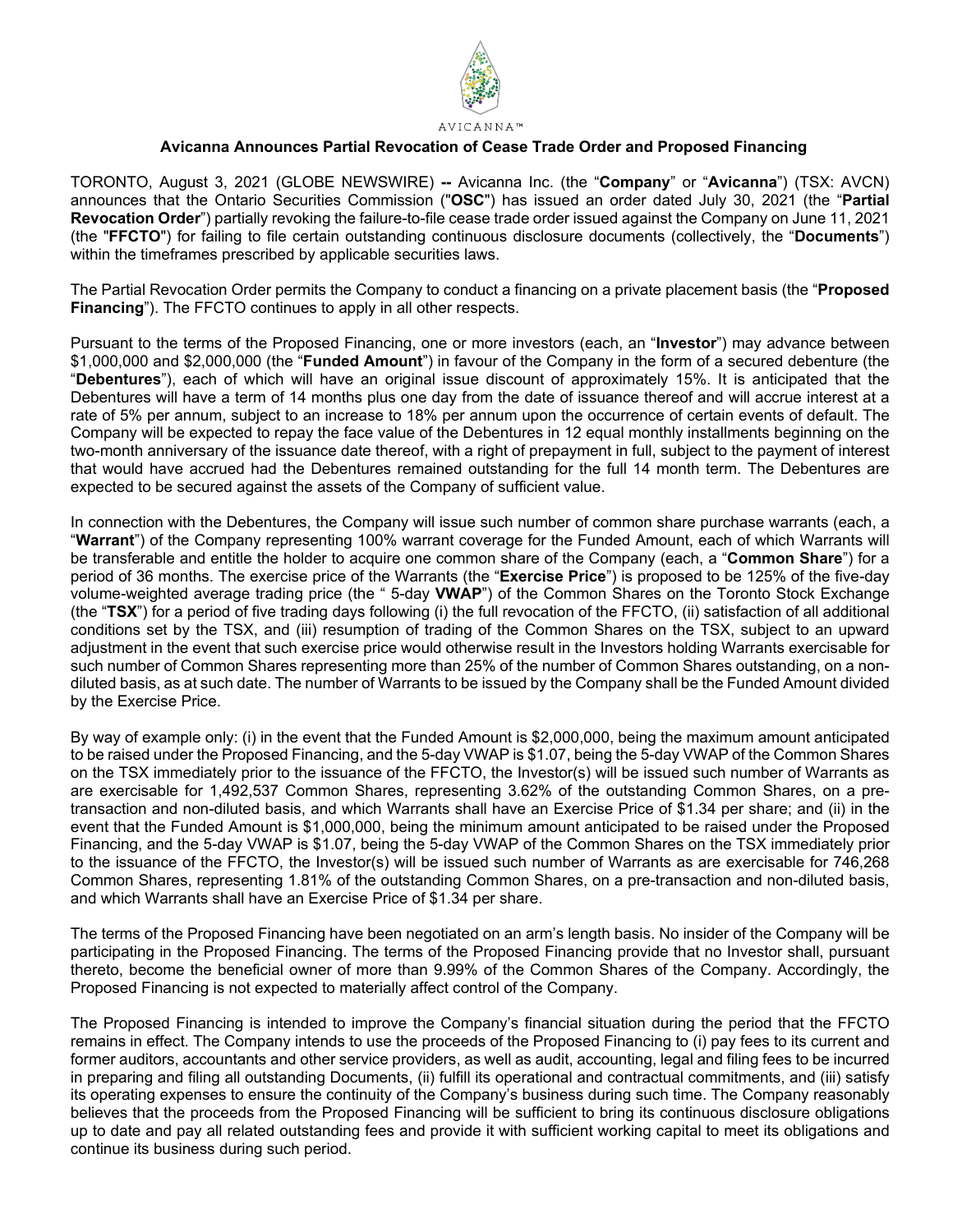

#### The Company anticipates filing all of the Documents and bringing its continuous disclosure record up to date on or before September 10, 2021.

Prior to completion of the Proposed Financing, each Investor will receive a copy of the FFCTO and the Partial Revocation Order, and will be required to provide a signed and dated acknowledgement to the Company that all of the Company's securities, including the Common Shares issued in the Proposed Financing, will remain subject to the FFCTO until such order is fully revoked, and that the granting of the Partial Revocation Order by the OSC does not guarantee the issuance of a full revocation order in the future.

The Proposed Financing is subject to the approval of the TSX. The Company has applied to the TSX for approval in connection with the Proposed Financing. There can be no assurances that the Proposed Financing will be completed on the terms set out herein, or at all, or that the proceeds of the Proposed Financing will be sufficient for the purposes of the Company.

This news release does not constitute an offer to sell, or a solicitation of an offer to buy, any securities in the United States. The securities of the Company proposed to be issued pursuant to the Proposed Financing will not be registered under the United States Securities Act of 1933, as amended (the "**U.S. Securities Act**") or any state securities laws and may not be offered or sold within the United States or to U.S. Persons (as that term is defined in Regulation S promulgated under the U.S. Securities Act) unless registered under the U.S. Securities Act and applicable state securities laws or an exemption from such registration is available.

# **About Avicanna Inc.**

Avicanna is a diversified and vertically integrated Canadian biopharmaceutical company focused on the research, development and commercialization of plant-derived cannabinoid-based products for the global consumer, medical, and pharmaceutical market segments.

Avicanna is an established leader in cannabinoid research and development, which it primarily conducts at its R&D headquarters in the Johnson & Johnson Innovation Centre, JLABS @ Toronto, Canada and in collaboration with leading Canadian academic and medical institutions. In addition to its developing pharmaceutical pipeline, Avicanna's team of experts have developed and commercialized several industry leading product lines, including:

- RHO Phyto™: an advanced line of medical cannabis products containing varying ratios of CBD and THC currently available nationwide across Canada in medical channels in partnership with Medical Cannabis by Shoppers™, a subsidiary of Shoppers Drug Mart, and in adult use channels through provincial retailers. RHO Phyto is the first medical formulary of advanced "Cannabis 2.0" products, containing oils, sprays, capsules, creams, and gels, all developed with scientific rigour, manufactured under GMP standards and supported by pre-clinical data; and,
- Pura H&W™: an advanced and clinically tested line of functional CBD consumer derma-cosmetic products currently available nationwide across Canada in medical channels in partnership with Medical Cannabis by Shoppers™, a subsidiary of Shoppers Drug Mart, in adult use channels through provincial retailers in Canada and nation-wide across Colombia.

With ongoing clinical studies on its derma-cosmetic (Pura H&W), medical cannabis (RHO Phyto) and a pipeline of pharmaceutical products, Avicanna's dedication to researching the important role that cannabinoids play in an increasingly wider scope of products has been at the core of the Company's vision since its inception. Furthermore, Avicanna's commitment to education is demonstrated through its annual medical symposium, the Avicanna Academy educational platform, and the My Cannabis Clinic patient program through its subsidiary company.

Avicanna manages its own supply chain including cultivation and extraction through its two majority-owned subsidiaries, Sativa Nativa S.A.S. and Santa Marta Golden Hemp S.A.S., both located in Santa Marta, Colombia. Through these sustainable, economical, and industrial scale subsidiaries, Avicanna cultivates, processes, and commercializes a range of cannabis and hemp cultivars dominant in CBD, CBG, THC, and other cannabinoids for use as active pharmaceutical ingredients. Avicanna's Avesta Genetica program specializes in the development and optimization of rare cultivars for commercial production along with feminized seeds for global export. In June 2020, Avicanna made history with a shipment of hemp seeds to the United States of America by completing the first ever export of hemp seeds from